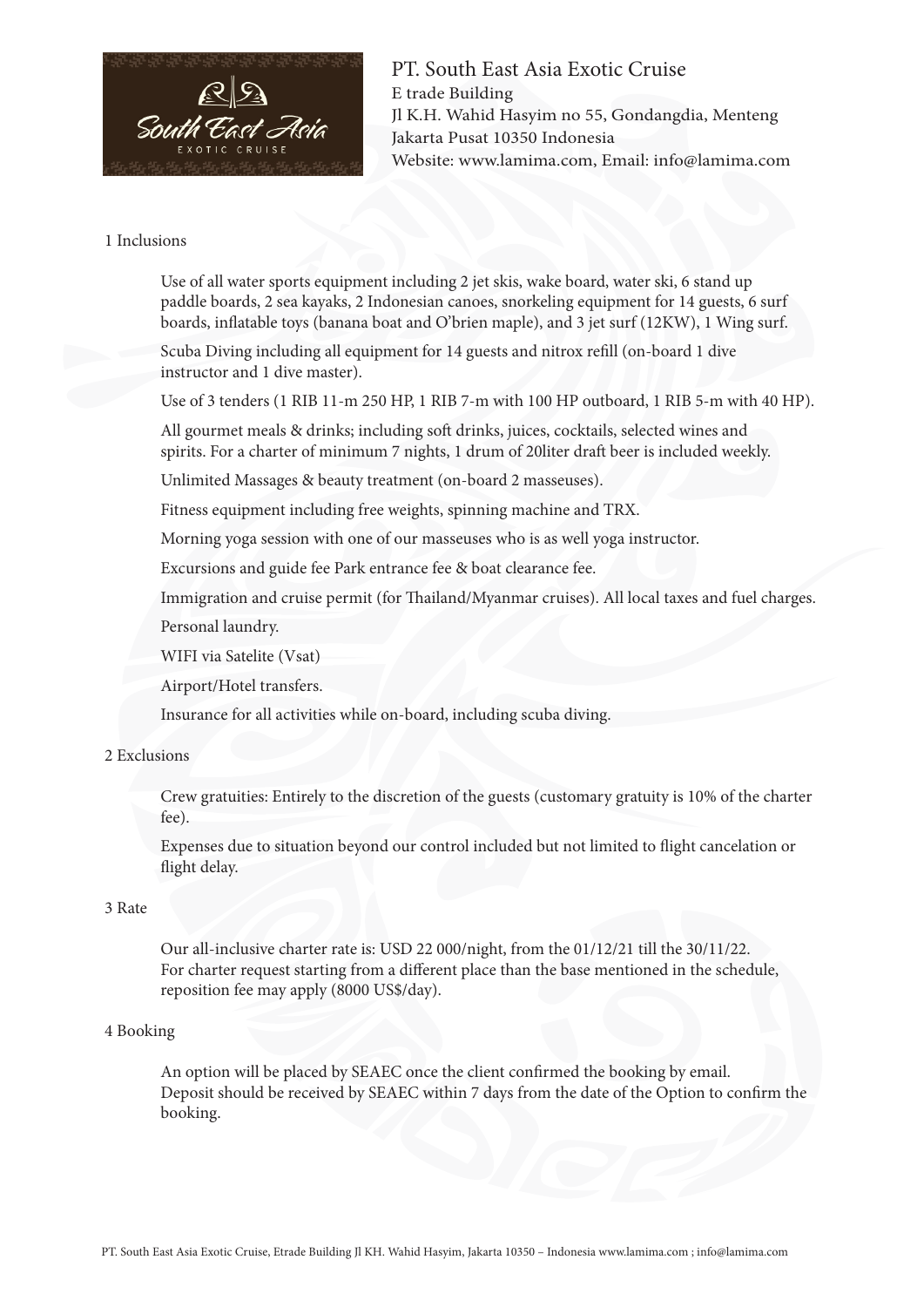

PT. South East Asia Exotic Cruise E trade Building Jl K.H. Wahid Hasyim no 55, Gondangdia, Menteng Jakarta Pusat 10350 Indonesia Website: www.lamima.com, Email: info@lamima.com

#### 5 Payments

A deposit of 30% has to be paid at the time of booking (if the booking is made more than 90 days before departure). The remaining balance of 70% must be paid 90 days prior the cruise departure. Failing to do so will result in cancelation of the booking and the initial deposit will not be refunded.

All payments will be made to:

Company Name: South East Asia Exotic Cruise Bank name: PT Bank DBS Indonesia

Bank address: DBS Bank Tower 32nd Floor, Jl. Prof Dr.Satrio Kav 3-5, Jakarta – 12940, Indonesia

Account number: 3320066112 (for USD) or 3320066103 (for Idr)

SWIFT code: DBSBIDJA

# 6 Cancellation

If a cancellation is made:

90 days or more prior to departure 30% of the fee will be forfeited.

89 days or less prior to departure 100% of the fee will be forfeited.

### 6A Special cancellation policy for Coronavirus

The Parties hereby agree that should an official governmental restriction, be issued prior to the embarkation date either in the charter destination or to/from the Charterer's state and country of residence, preventing the client from being able to embark on LAMIMA, we offer to postpone the booking to any date in the next 12 months (or more if needed relevant to Covid 19 situation) from the date of the confirmed reservation without any penalty. All payments received will be trans ferred to the new, rescheduled booking.

# 7 Child policy

Children will be under the full responsibility of the parents at all time.

# 8 Jet-skis Policy

Children below the age of 16 years old, will not be allowed to drive on their own. They will need to ride with a crew member or an adult guest having the sufficient skill.

No driving will be allowed under influence of alcohol. Restrictions may apply according to the areas. Guests are required to follow the crew instruction at all times in order to avoid incidents with jetskis.

In case of damages, a repair fee will apply and should be paid before the departure of the guests.